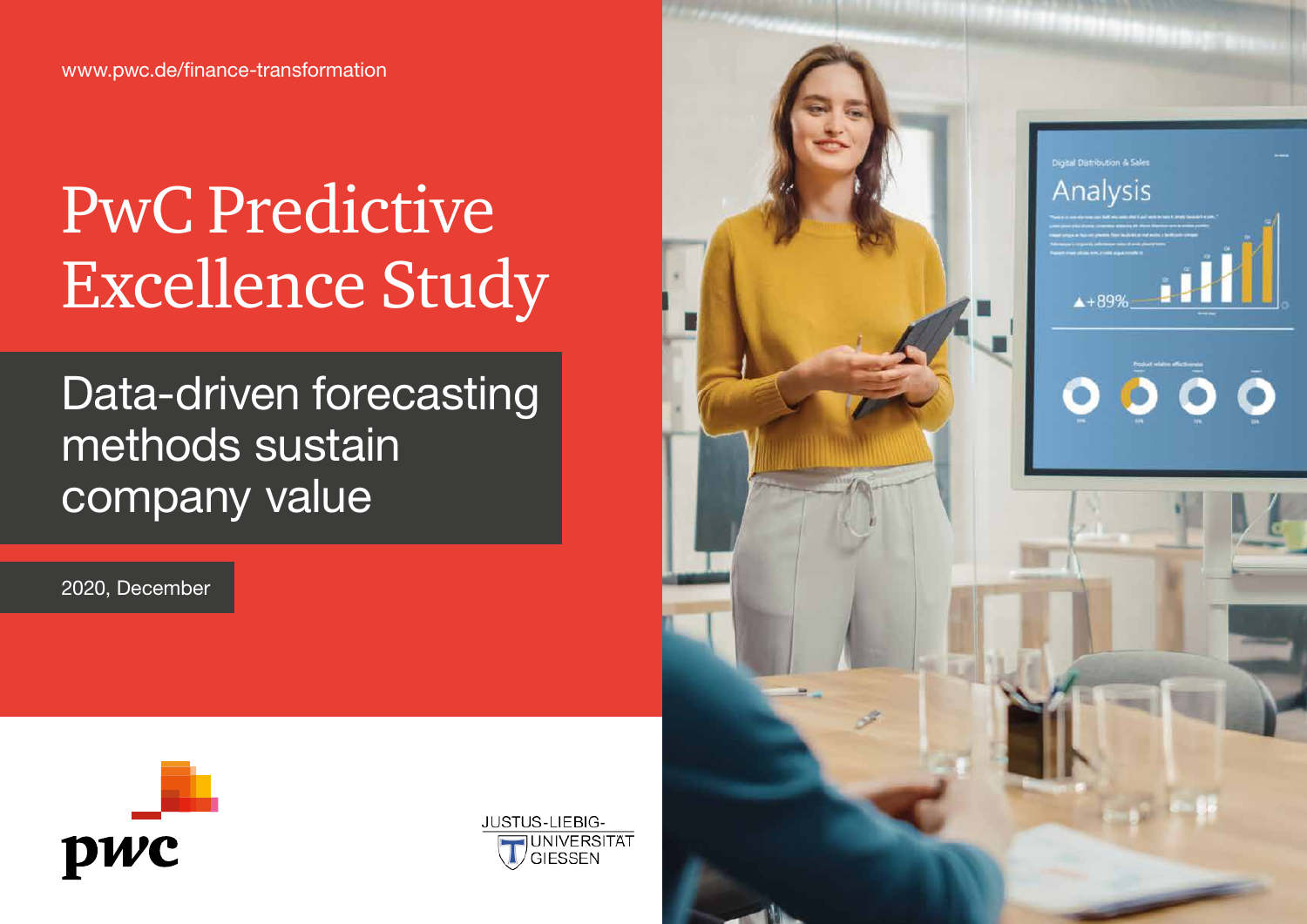A recent PwC Study conducted in partnership with academic experts shows that poor financial forecasting has a substantial negative impact on company value

**The volatility of the market conditions demands thorough prediction models to evaluate future company value and reduce risks for shareholders and the wider stakeholder community.**

But, dynamic market conditions make it difficult to accurately predict business performance; failing to do so causes dramatic market reactions that decrease company value.

However, stock market data from the last two decades show that downgraded expectations of business results led to an unpredictable loss in company value of € 158 m. We analyzed 8,000 ad-hoc notifications of this period and found that losses in company value even increased to an average of € 228 m when forecast quality and uncertainty are poorly managed.

#### Data-driven forecasts address associated uncertainty before warnings are issued.

Fact-based forecasting protects company value and strengthens investor confidence by applying best-in-class methods used in machine learning and artificial intelligence. Leading companies make good use of data and new technologies to drive their forecast. This establishes early warning indicators, improves forecast accuracy, and enables pro-active scenario-based company steering.

# "

*Learning and innovation go hand in hand. The arrogance of success is to think that what you did yesterday will be sufficient for tomorrow.*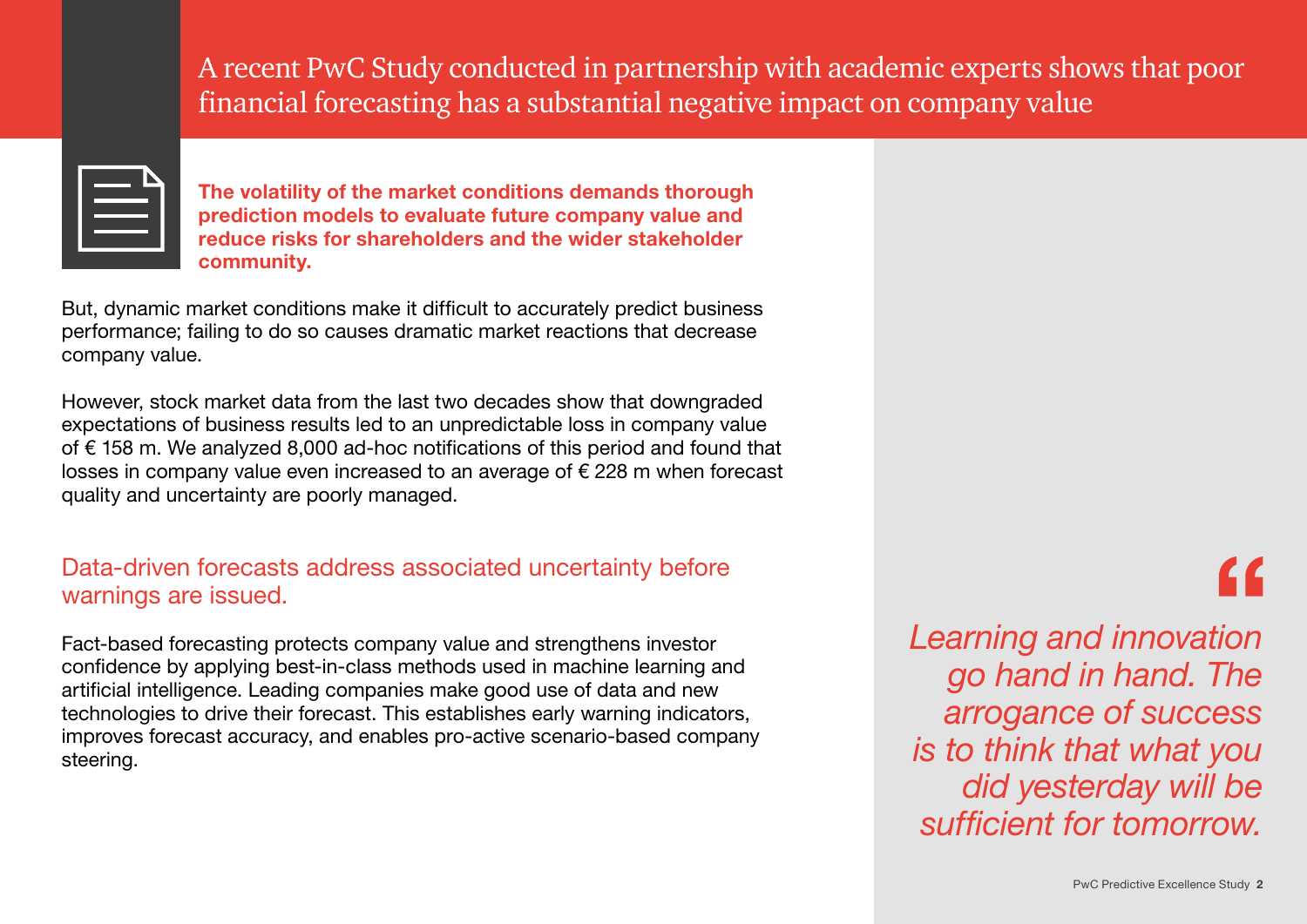### **Content**

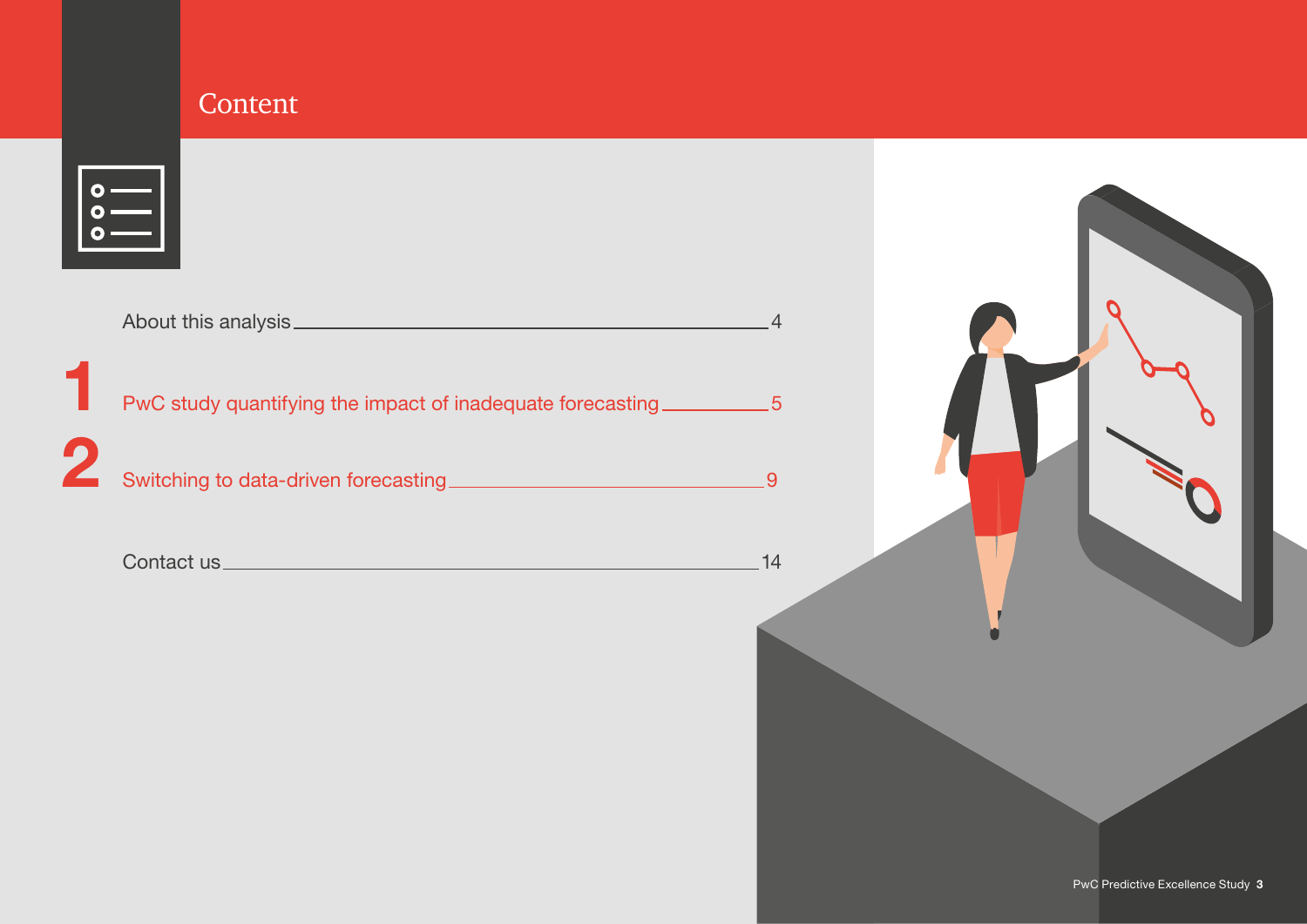### About this analysis

<span id="page-3-0"></span>

#### **Data**

| the control of the con-<br>and the state of the state of the state of the state of the state of the state of the state of the state of th<br>___<br><b>STATE OF BUILDING</b> |  |
|------------------------------------------------------------------------------------------------------------------------------------------------------------------------------|--|
|                                                                                                                                                                              |  |

- •Stock data and ad-hoc notifications from 3.1.2000 to 31.12.2018 derived on 27.5.2019 for all shares contained in the respective indices and for indices themselves (DAX, MDAX, SDAX,FTSE 100, CAC40 und S&P 500) with at least one notification during the period considered
- Database: Capital IQ
- 7,743 ad hoc notifications

# **Method**

- 
- Natural Language Processing (NLP) and machine learning regression techniques
- Latent Dirichlet Allocation (LDA) topic model & multivariate regression model of abnormal returns
- 10 top topic clusters were identified

*A leading producer of semiconductors provided revised revenue guidance for the third quarter ended September 30, 2010.* 

*Revenue to be \$11.0 bn, plus or minus \$200 mill, compared to the previous expectation of between \$11.2 and \$12.0 bn.*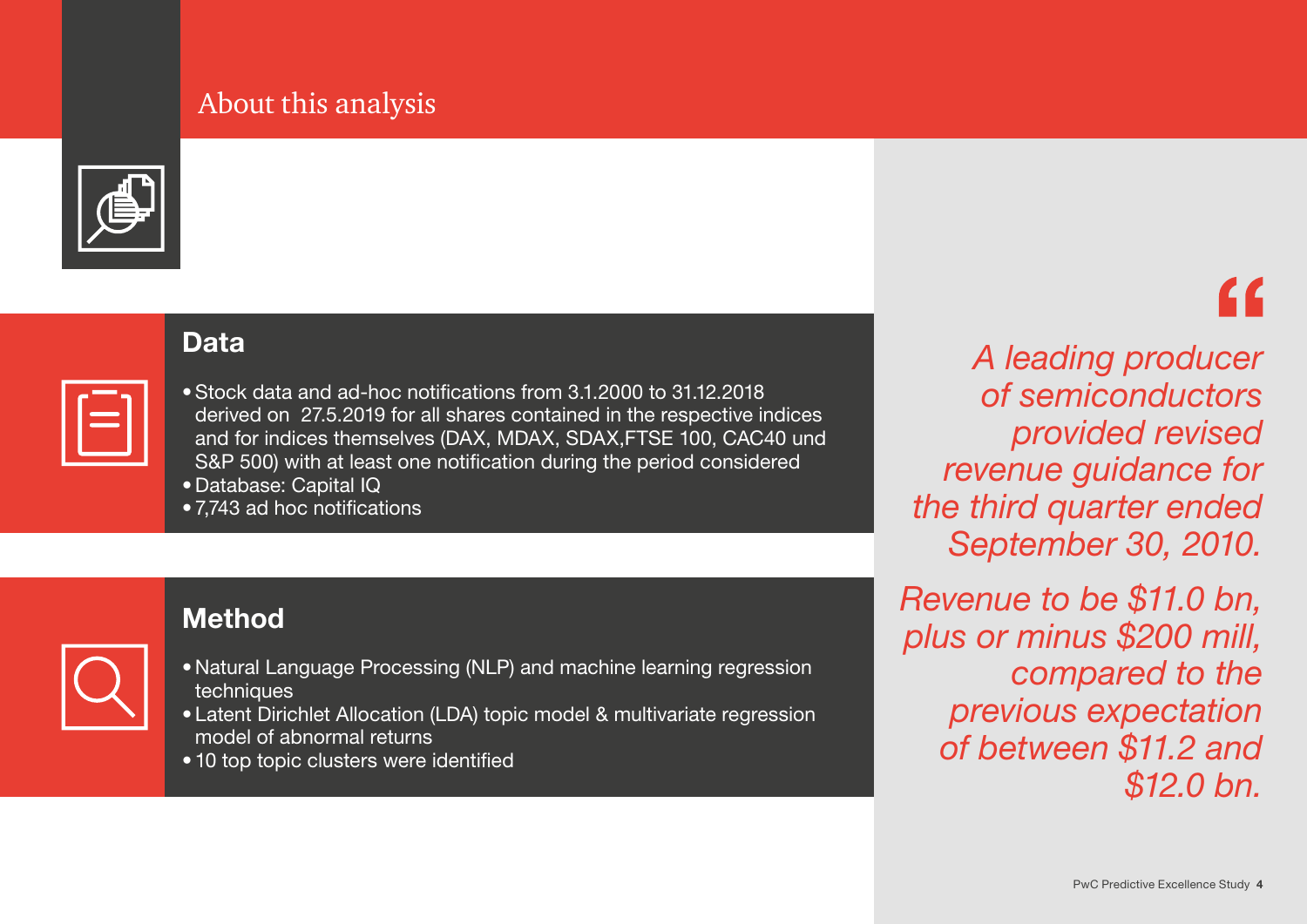# PwC study

<span id="page-4-0"></span>1

# quantifying the

# impact of inadequate

forecasting

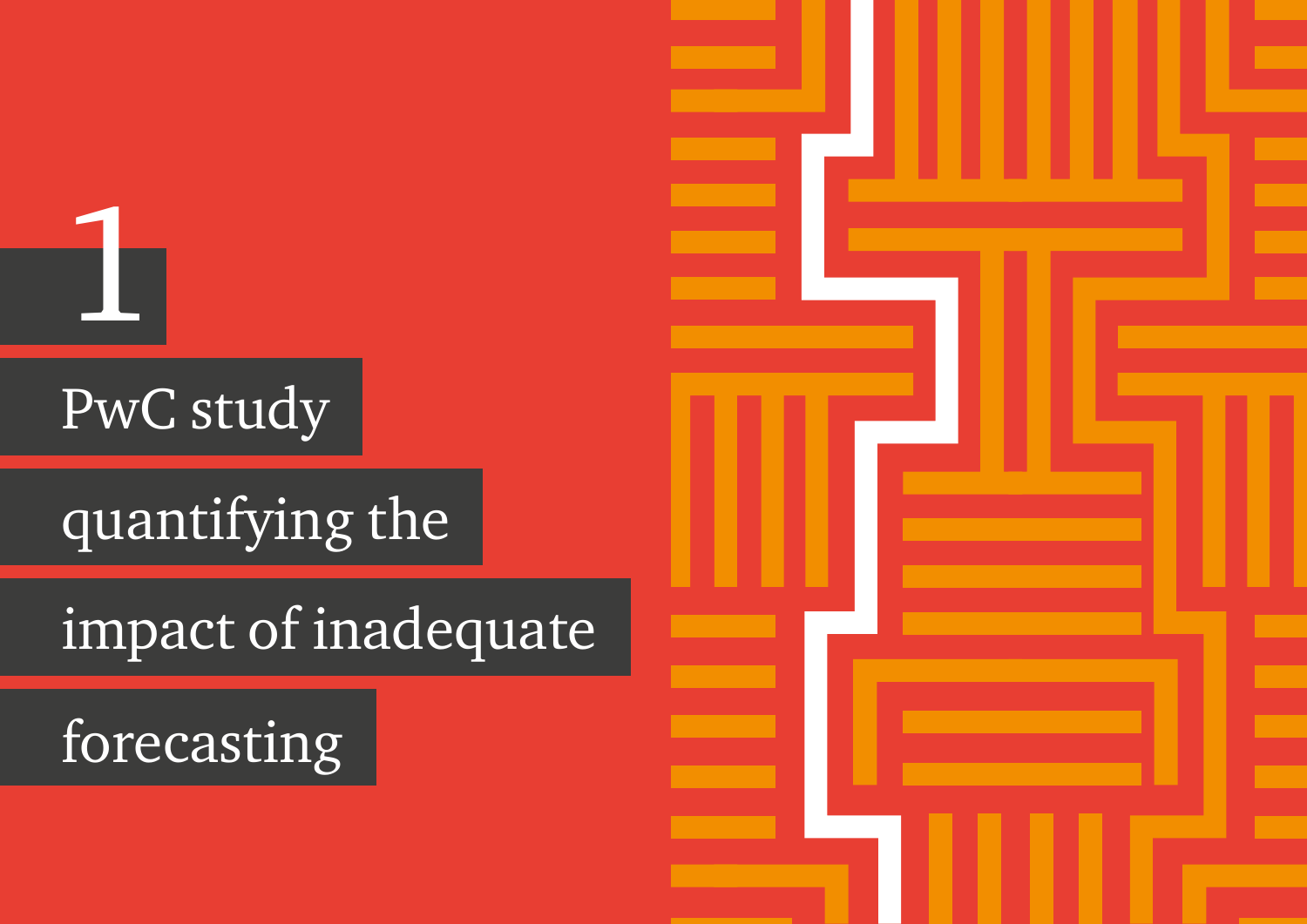Data-driven forecasting enables businesses to capture and sustain value, however, only a reduced percentage of publicly-listed companies adopt comprehensive approaches.



Previous research shows clearly that profit warnings have significant impact on share price. However, the root causes of this impact, as well its' quantification have not yet been subject to exploratory studies.

We worked with academic experts from the Justus-Liebig-University in Giessen, Germany, and applied machine learning algorithms to identify the specific language and topics that generate this effect.

As such, we analyzed stock market data since January 2000 and investigated thousands of ad-hoc notification. Using Natural Language Processing (NLP), we were able to identify specific notifications clusters in these communications.

We found that profit warnings featuring keywords related to revising forecasts or lowerthan-expected revenue had a particularly significant impact on share price. In fact, €228 m of company value is destroyed, on average, if uncertainty is poorly managed in financial forecasting and capital market communications. Negatively corrected expectations of business results – based on adjusted forecasts – lead to an average loss in company value of €158 m.

years of stock market data analyzed **19**

> ad-hoc notifications investigated **7,743**

A word cloud diagram showing the keywords from profit warnings that were shown to have a negative impact on share price.

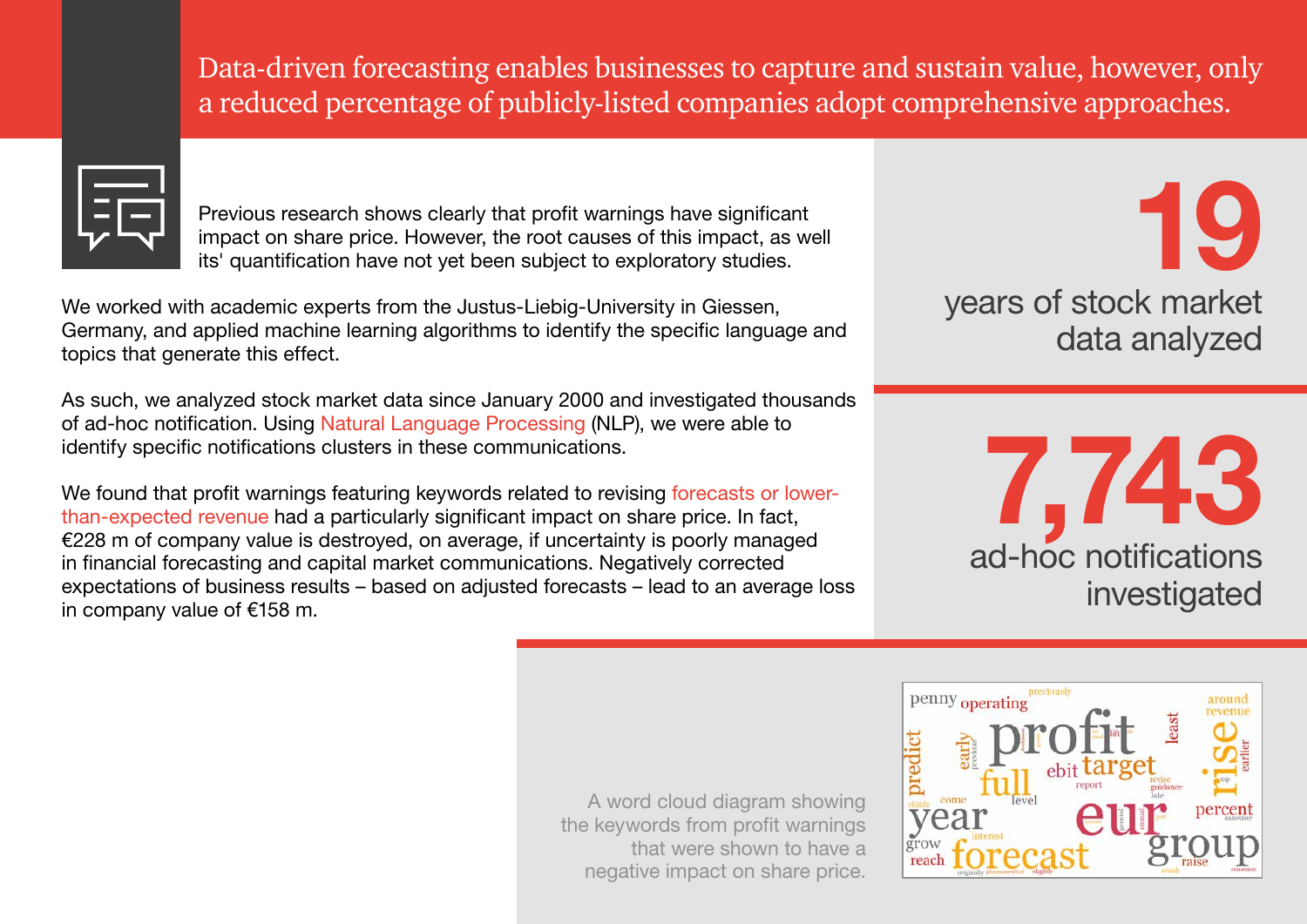Data-driven forecasting enables businesses to capture and sustain value, however, only a reduced percentage of publicly-listed companies adopt comprehensive approaches.



Leading companies make good use of data and new technologies to drive their forecast.

Data-driven, Artificial Intelligence (AI)-based forecasting technologies offer companies a powerful solution to this challenge. By significantly improving accuracy in comparison with the manual forecasting approaches, these advanced tools are able to cut unexpected deviations and reduce the need for ad-hoc profit warnings. They also improve decision-making by identifying true value drivers and leading indicators which eliminate the natural bias involved in manual planning and forecasting processes.

In this way, they enable forward-looking businesses to increase investor confidence, protect their company value and adopt a fact-based approach to business steering using detailed scenario analysis – which gives companies a valuable competitive advantage, even in uncertain times.

of CEOs consider financial forecasts as critical, but only **92%**

of CEOs belive the data they have at hand is comprehensive.<sup>1</sup> **41%**

<sup>&</sup>lt;sup>1</sup> Quelle: 23. PwC Global CEO Survey.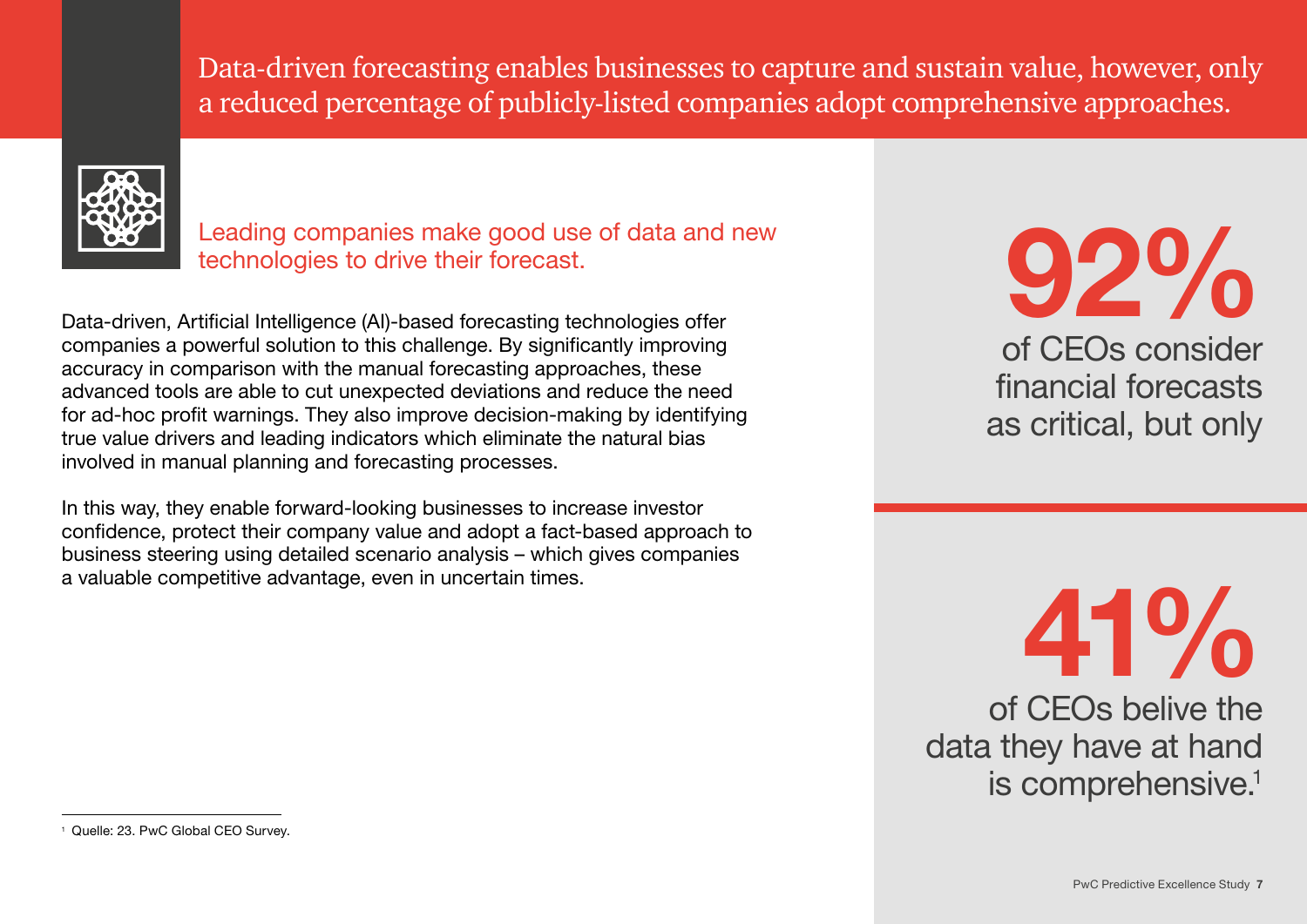### Companies that adopt data-driven approaches to forecasting can expect to reap a wide range of benefits.



**Best in class tools for business forecasting and planning take advantage of artificial intelligence and machine learning to improve accuracy in comparison with manual forecasting processes. And that's not the only advantage.**



Supporting fact-based decision-making in a volatile economic environment via scenario analysis along with rolling forecasts to enable businesses to re-evaluate past decisions effectively.



Replacing manual forecasting processes, which increases efficiency and frees up employees' time so they can focus on adding value as true business partners.



Strengthening investor

confidence by significantly reducing the need for ad-hoc communications about adjusted business performance.



An objective approach replacing inevitably biased manual processes, gut-feeling and internal and external political influences.



By using early warning indicators, companies can actively steer their business and anticipate changing conditions much faster.



Innovative forecasting tools making sense of huge volume of data and can process it efficiently to arrive at accurate forecasts than manual approaches.

*Ad-hoc notifications about business performance can lead to dramatic losses in company value and weaken confidence in the capital markets.* 

*Roland Werner, Finance Transformation Leader at PwC Germany*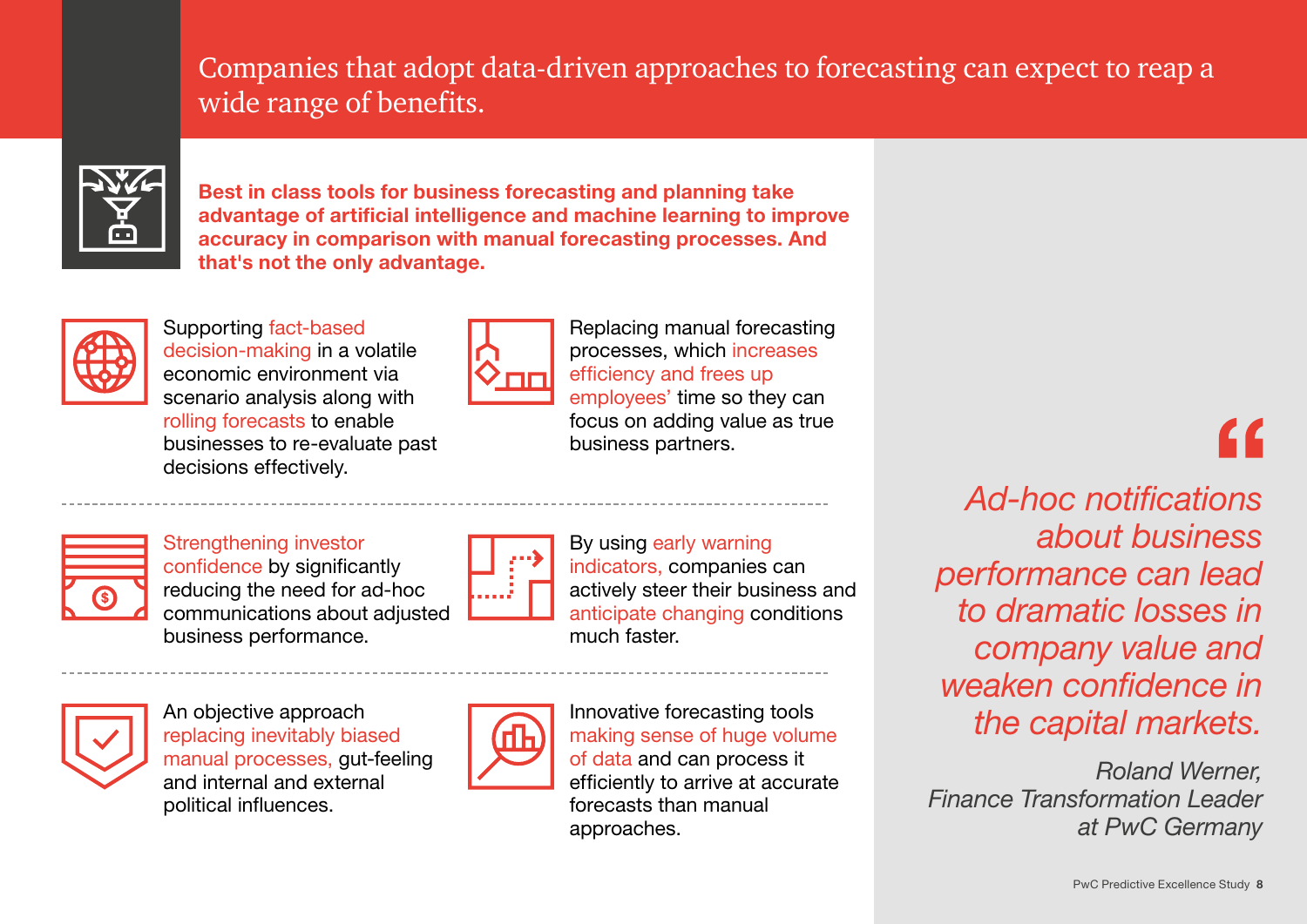<span id="page-8-0"></span>2

# Switching

# to data-driven

forecasting

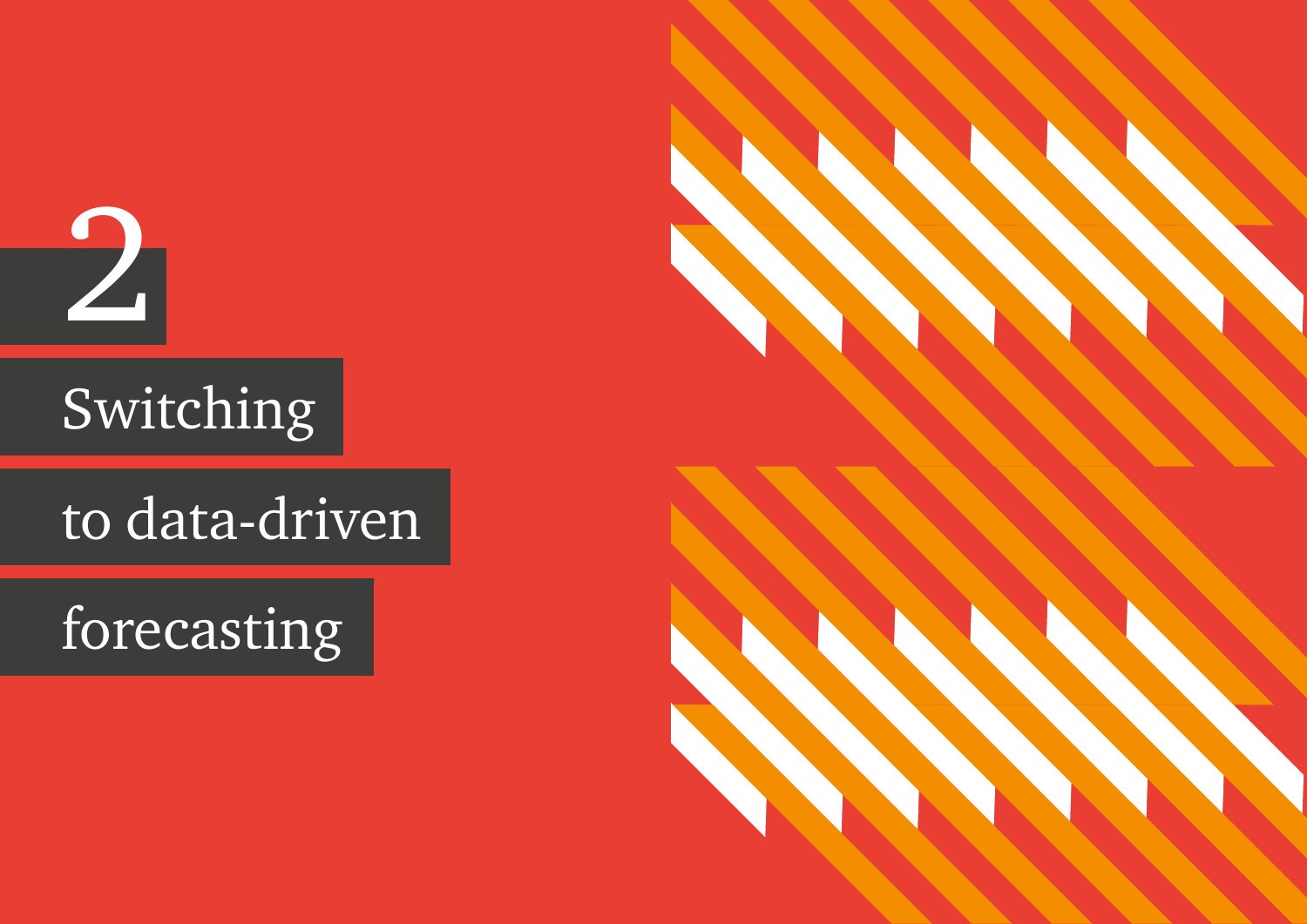More than often, we find companies stumbling on their way towards data-driven forecasting and puzzled with answering introductory questions:



- What data do we need to access in order to forecast with greater accuracy?
- How can we identify and select machine-learning tools that fit our company's specific needs?
- What skills do our employees need in order to take full advantage of these tools?
- How should we adjust our current planning, forecasting, and reporting processes and activities to leverage data-driven approaches?
- Why and how should we include explainable AI approaches?
- How do we ensure trust in our data-driven, AI-based solutions?

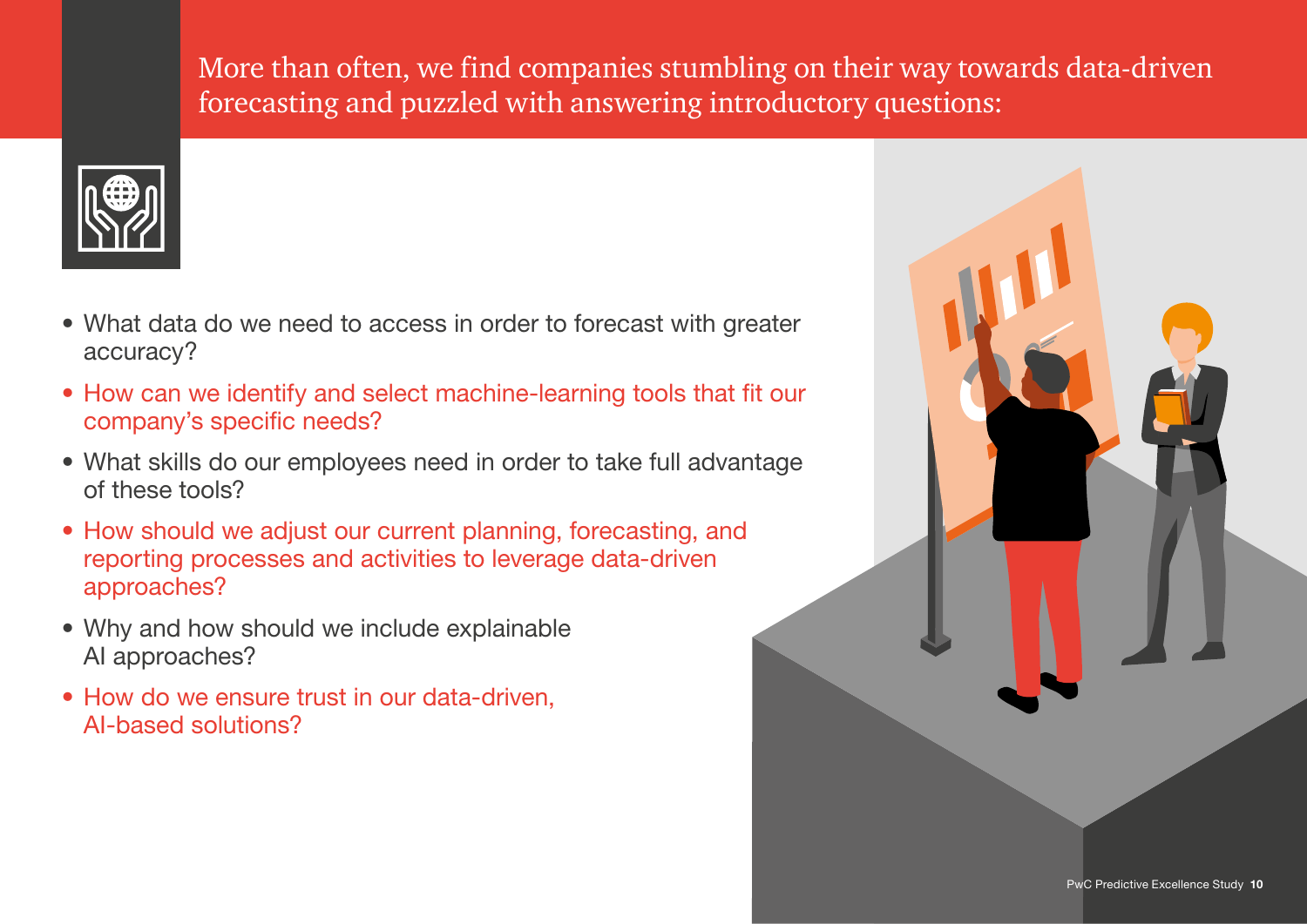### Join us in taking these five steps towards the adoption of data-driven forecasting.



A significant number of companies across industries have already taken the first steps towards adopting modern, digital forecasting tools. Here is how you can do this too:

## **These are the first 5 steps on your journey to data-driven forecasting:** *Data-driven tools*



**1 Launching** an initial pilot project to explore the potential for advanced tools to improve the quality and accuracy of your forecasts.



**Discussing** the results of the explorative pilot phase with business specialists from across disciplines.



**Investing** in training and upskilling of your team to prepare them for change and get full value from data-driven forecasting.



**Aligning** your activities with colleagues from your company's Data Science team to ensure access to all internal data and generate maximum efficiency benefits.



**Identifying** ways to leverage actionable information from forecasting processes that can enable finance employees and act as true business partners using cutting-edge data-based analysis.

*make an important contribution to improving forecast quality and process efficiency. This enables companies to avoid ad-hoc profit warnings and protect their corporate value.*

*Dr Frauke Schleer-van Gellecom, Finance Transformation – Predictive Excellence at PwC Germany*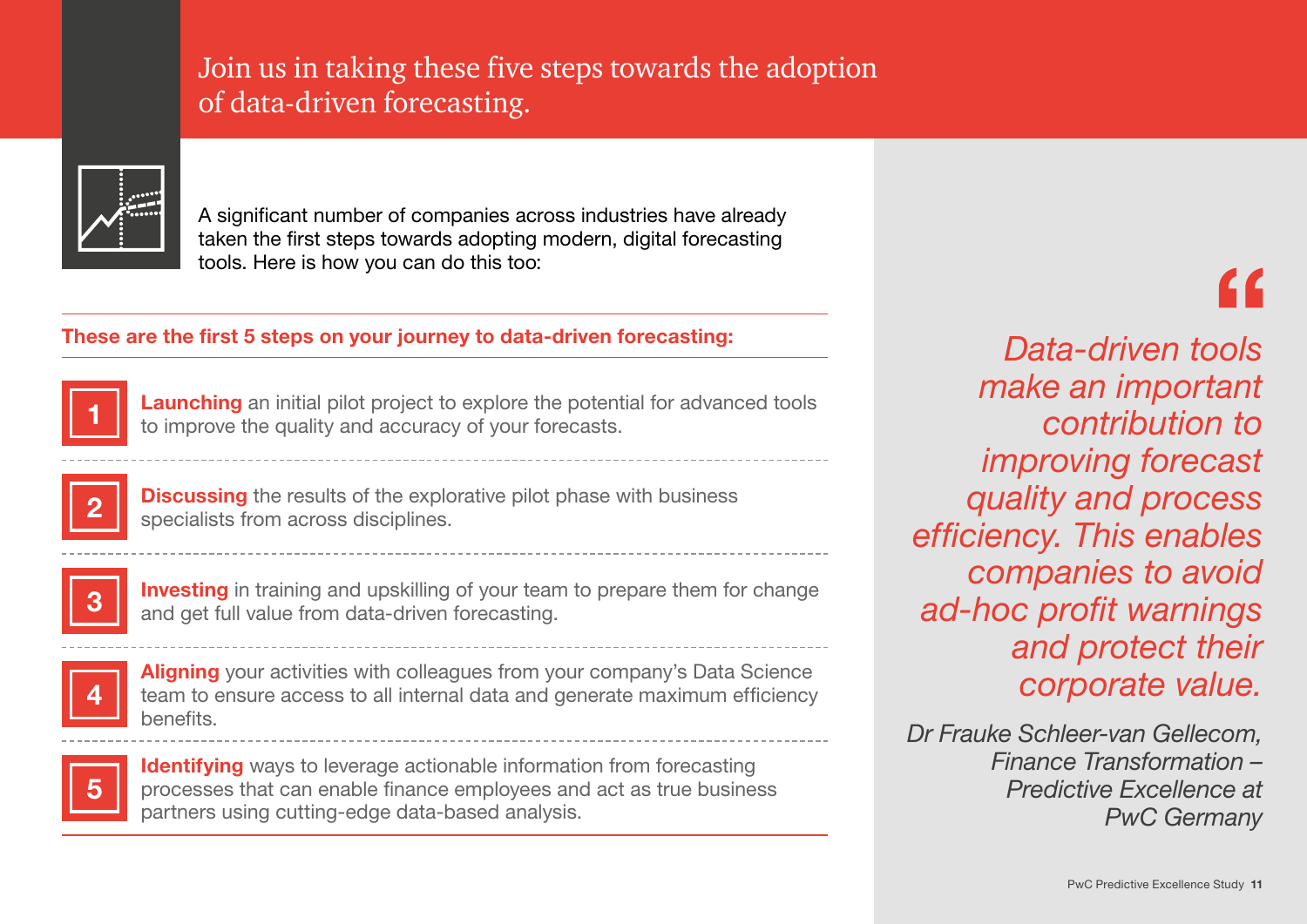## Predictive Excellence – A digital future for forecasting  $(1/2)$



We use data-driven tools – the PwC Forecast Engine – to make your forecasting processes more efficient and increase accuracy compared to manual processes – which prevents ad-hoc profit warnings and protects company value.

As pioneers in the digitization of the Finance function, we are a trusted partner for businesses as they seek answers to key strategic questions.

# **Time Consumption**

On average, controllers spend approximately 40 percent of their time related to forecasting. **40%**

# **Savings**



Introducing a data-driven forecasting tool would generate a net benefit of €70–85 million aggregated across five years for the average stock market-listed company in Germany.

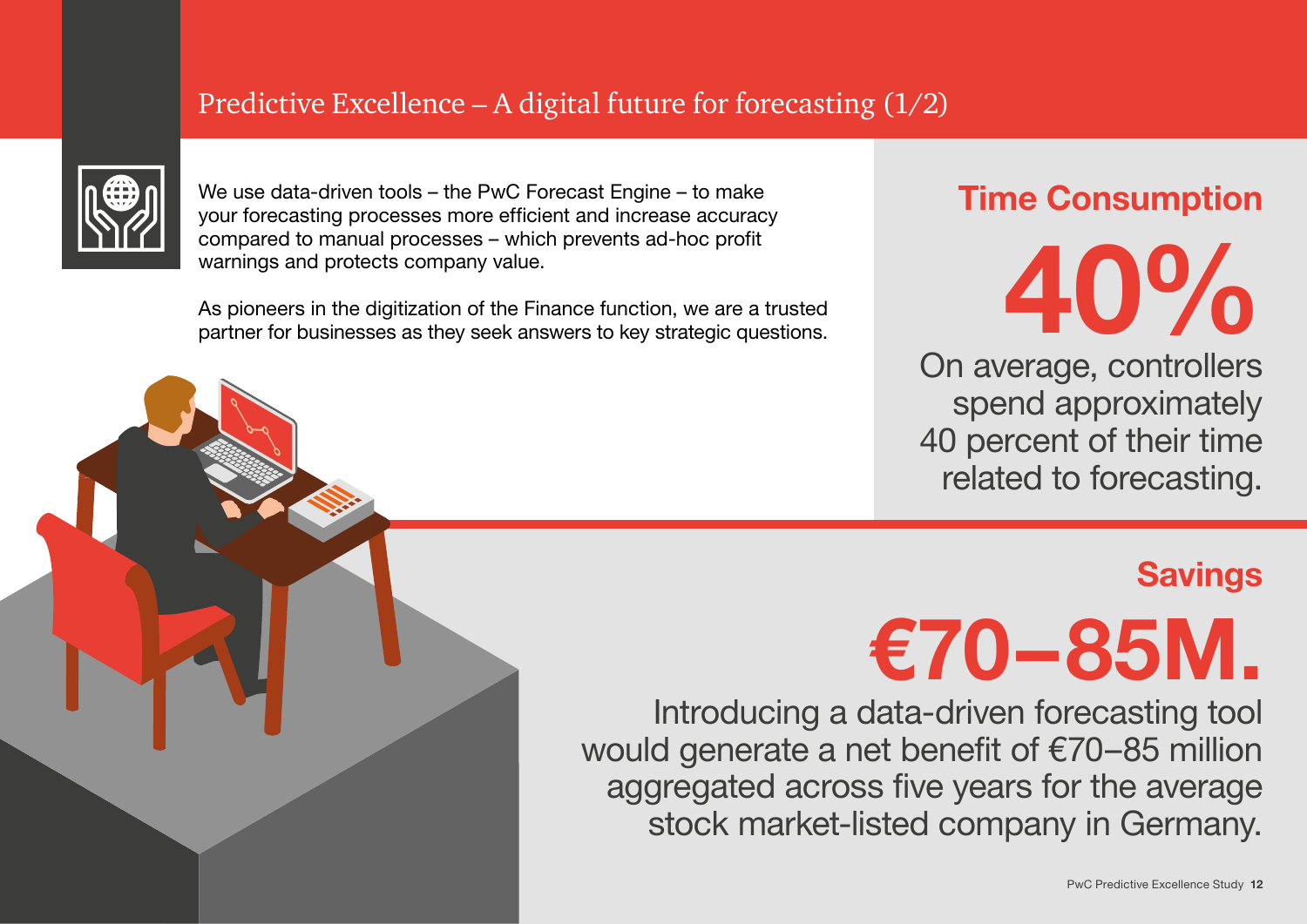# Predictive Excellence – A digital future for forecasting (2/2)



We would be delighted to discuss how your company can benefit from Predictive Excellence. Our deep expertise and substantial experience of projects in this field put us in a unique position to support you clients in making the switch to modern forecasting methods.

#### **Tangible results for our clients company:**

- $\bullet$  # of clients: >20 (DAX 30 & medium-sized companies)
- Better than manual forecast
- 97–99% forecast accuracy
- Leading business drivers identified

#### **Take your first step today:**

- <http://pwc.de/profit-warnings>
- [https://www.pwc.de/de/im-fokus/](https://www.pwc.de/de/im-fokus/finance-transformation/future-of-steering.html) finance-transformation/future-ofsteering.html
- [https://www.pwc.de/de/im-fokus/](https://www.pwc.de/de/im-fokus/finance-transformation/interview-zu-fruehwarnsystemen.html) finance-transformation/interviewzu-fruehwarnsystemen.html
- [https://www.youtube.com/](https://www.youtube.com/watch?v=UmOXrgvYW4A) watch?v=UmOXrgvYW4A